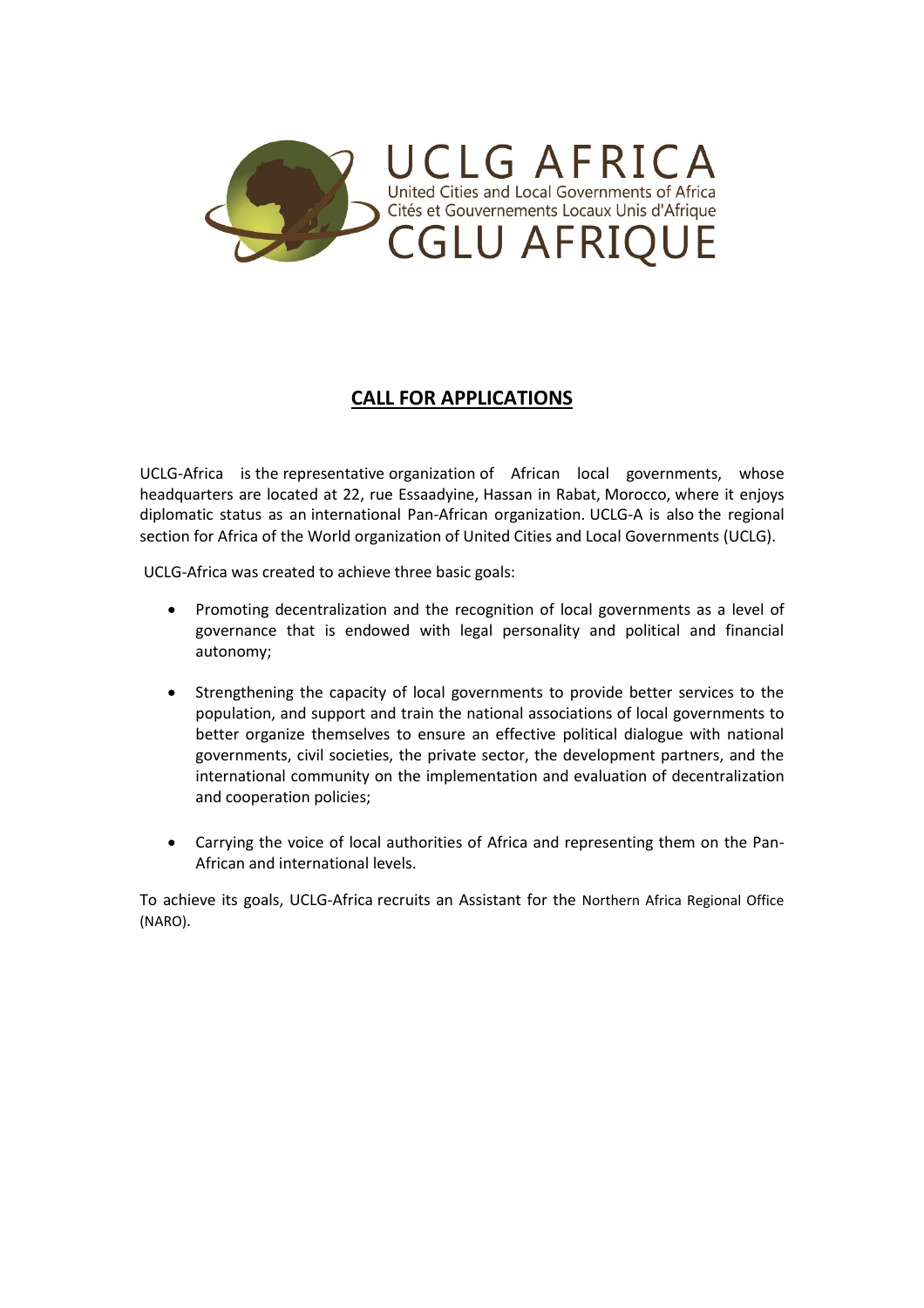

## **TERMS OF REFERENCE**

| Reference<br>Position<br>Reporting to | <b>NARO/03</b><br>Assistant, Northern Africa Regional Office (NARO)<br>Secretary General, UCLG Africa                                                                                                                                                                                                                                                                                                                                                                    |
|---------------------------------------|--------------------------------------------------------------------------------------------------------------------------------------------------------------------------------------------------------------------------------------------------------------------------------------------------------------------------------------------------------------------------------------------------------------------------------------------------------------------------|
| Functional<br>Responsibilities        | 1)<br>Provide general support to the NARO Director in the delivery of his<br>responsibilities<br>2)<br>Prepare and organize the missions and appointments of the Director,                                                                                                                                                                                                                                                                                               |
|                                       | <b>NARO</b><br>3)<br>Execute the secretarial work for NARO<br>4)<br>Ensure the interface between the NARO Director, NARO staff, UCLG Africa<br>Secretariat, as well as NARO and UCLG Africa partners<br>5)<br>Be the secretary of NARO coordination meetings, produce and<br>disseminate their minutes under the responsibility of the NARO Director<br>Ensure any other missions and tasks in relation with the position as may<br>6)<br>asked for by the NARO Director |
| Aptitudes, Skills                     | Required                                                                                                                                                                                                                                                                                                                                                                                                                                                                 |
| and Knowledge                         |                                                                                                                                                                                                                                                                                                                                                                                                                                                                          |
|                                       | Computer literate in main current software applications                                                                                                                                                                                                                                                                                                                                                                                                                  |
|                                       | Excellent communication, oral and written presentations capacities                                                                                                                                                                                                                                                                                                                                                                                                       |
|                                       | Ability to work under pressure and multicultural environment                                                                                                                                                                                                                                                                                                                                                                                                             |
|                                       | Sense of initiative and responsibility                                                                                                                                                                                                                                                                                                                                                                                                                                   |
|                                       | Accountability and strict ethical behavior                                                                                                                                                                                                                                                                                                                                                                                                                               |
|                                       | Networking skills                                                                                                                                                                                                                                                                                                                                                                                                                                                        |
|                                       | Good sense of organization                                                                                                                                                                                                                                                                                                                                                                                                                                               |
|                                       | Mastering of Internet, websites, social networks, and current editing software<br>tools                                                                                                                                                                                                                                                                                                                                                                                  |
|                                       | Be practical, with a good business sense                                                                                                                                                                                                                                                                                                                                                                                                                                 |
|                                       | Be a person of great learning                                                                                                                                                                                                                                                                                                                                                                                                                                            |
|                                       | Be talkative and of easy approach                                                                                                                                                                                                                                                                                                                                                                                                                                        |
|                                       | Readiness to travel frequently                                                                                                                                                                                                                                                                                                                                                                                                                                           |
|                                       | <b>Desirable</b>                                                                                                                                                                                                                                                                                                                                                                                                                                                         |
|                                       | Sense of contact<br>Knowledge management<br>Information production, treatment and dissemination skills                                                                                                                                                                                                                                                                                                                                                                   |
| Education                             | The position is open to African candidates holding at least a degree in<br>communication and/or secretariat, and nationals of the following member<br>countries of the Northern African region (Algeria, Egypt, Morocco, Mauritania,<br>Libya, Tunisia).                                                                                                                                                                                                                 |